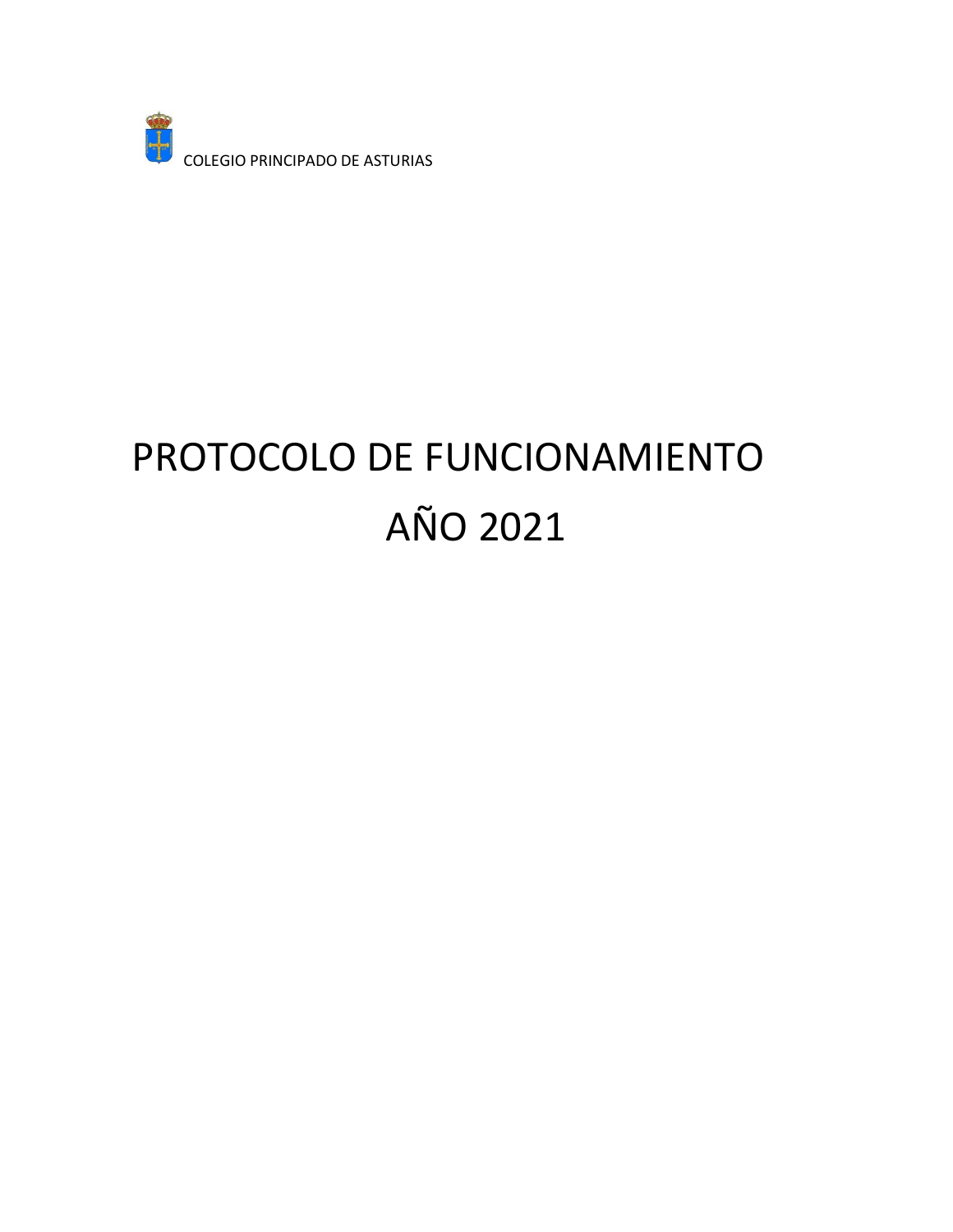EL COLEGIO PRINCIPADO DE ASTURIAS, A INSTANCIAS DEL MINISTERIO DE EDUCACIÓN PRESENTA EL "PLAN DE FUNCIONAMIENTO DEL CURSO ESCOLAR 2021" QUE SE BASA EN EL DOCUMENTO DEL MINEDUC DONDE SE DEFINEN LOS "LINEAMIENTOS PARA EL PLAN DE PLANIFICACIÓN DEL AÑO ESCOLAR 2021".

EL PLAN PRESENTADO ES FLEXIBLE Y CON LA ADECUADA CAPACIDAD DE ADAPTACIÓN A CAMBIOS EN LAS CONDICIONES SANITARIAS U OTRAS MEDIDAS QUE PUEDA ADOPTAR LA AUTORIDAD SANITARIA EN EL FUTURO.

LOS PRINCIPIOS QUE EMANAN DEL MINISTERIO DE EDUCACIÓN Y QUE EL COLEGIO HA CONSIDERADO PARA ELABORAR SUS MEDIDAS Y PROTOCOLOS SON:

- ESCUELA COMO ESPACIO SEGURO Y PROTECTOR.

- BIENESTAR SOCIOEMOCIONAL DE LA COMUNIDAD ESCOLAR.
- POTENCIAR LA RECUPERACIÓN DE APRENDIZAJES.
- PROMOVER LA SEGURIDAD.
- ADAPTACIÓN A LOS CAMBIOS.

PILARES PARA LAS CLASES PRESENCIALES

- 1. VOLUNTARIO PARA LAS FAMILIAS
- 2. SISTEMA HIBRIDO
- 3. GRADUAL Y FLEXIBLE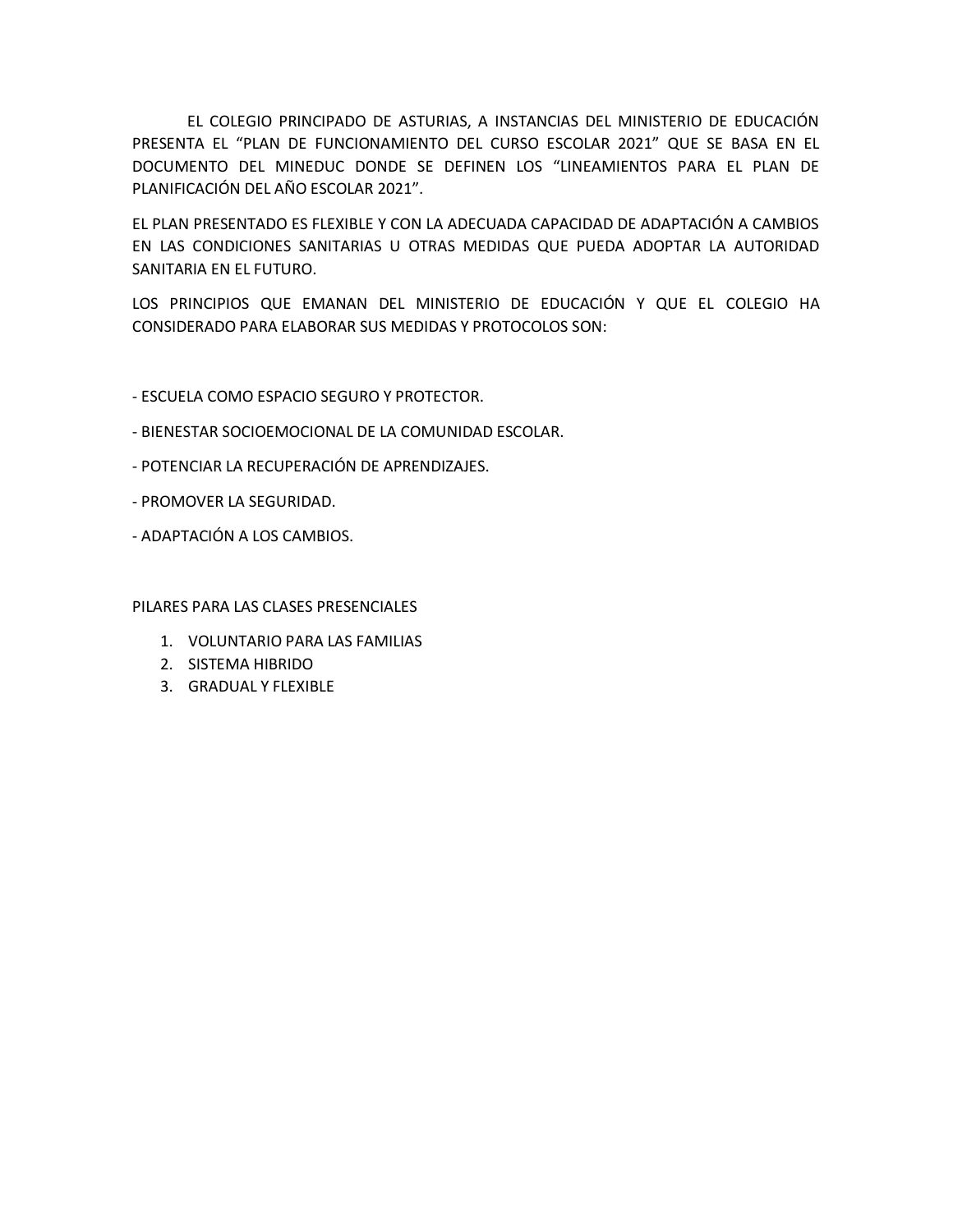# **MEDIDAS PREVIAS AL INICIO DE CLASES**

1.SE HAN REFORZADO LOS PUNTOS DE DISPENSADORES DE HIDROALCOHOL EXISTENTES EN EL COLEGIO EN ÁREAS COMUNES COMO OFICINAS DE ADMINISTRACIÓN, PASILLOS Y COMEDOR. ADEMÁS TODAS LAS AULAS TENDRÁN UN DISPENSADOR DE ALCOHOL GEL PARA USO DE DOCENTES Y ALUMNOS/AS. EN EL CASO DE ESTUDIANTES MÁS PEQUEÑOS EL USO DE ESTE DISPENSADOR ESTARÁ REGULADO POR EL PROFESOR.

2.SANITIZACION POR EMPRESA EXTERNA AL ESTABLECIMIENTO

3.LOS PASILLOS ESTARÁN MARCADOS SEÑALANDO SENTIDOS ÚNICOS DE TRÁNSITO.

4.TODAS LAS PUERTAS DE ACCESO A LAS SALAS DEL COLEGIO CONTARÁN CON ALFOMBRAS CON PRODUCTO HIGIENIZANTE

5.TERMÓMETROS EN ACCESO AL COLEGIO PARA TOMAR TEMPERATURA DURANTE EL INGRESO DE LOS ALUMNOS Y PERSONAL.

6.CAPACITACIÓN A PERSONAL DEL COLEGIO SOBRE EL PROTOCOLO DE RETORNO.

## **MEDIDAS DE AUTOCUIDADO QUE TODOS DEBEMOS SEGUIR**

1. UTILIZA MASCARILLA PERSONAL SIEMPRE.

ADEMÁS, LLEVA OTRA MASCARILLA PARA CAMBIÁRTELA DURANTE LA JORNADA ESCOLAR.

2. LAVA TUS MANOS CONSTANTEMENTE CON AGUA Y JABÓN.

EN CASO DE NO CONTAR CON AGUA Y JABÓN, UTILIZA ALCOHOL GEL.

- 3. EVITA TOCARTE LA CARA, LA BOCA, LOS OJOS Y LA NARIZ.
- 4.CUBRE TU BOCA CON EL ANTEBRAZO AL ESTORNUDAR O TOSER
- 5. SALUDA A DISTANCIA SIN BESOS O ABRAZOS.
- 6. MANTÉN EL METRO DE DISTANCIA ENTRE LAS PERSONAS EN TODO MOMENTO.

7. CIRCULA ADECUADAMENTE POR LOS SECTORES DEMARCADOS PARA EL TRÁNSITO DE PERSONAS.

ESTAS MEDIDAS DE AUTOCUIDADO NOS PROTEGEN ¡SÍGUELAS!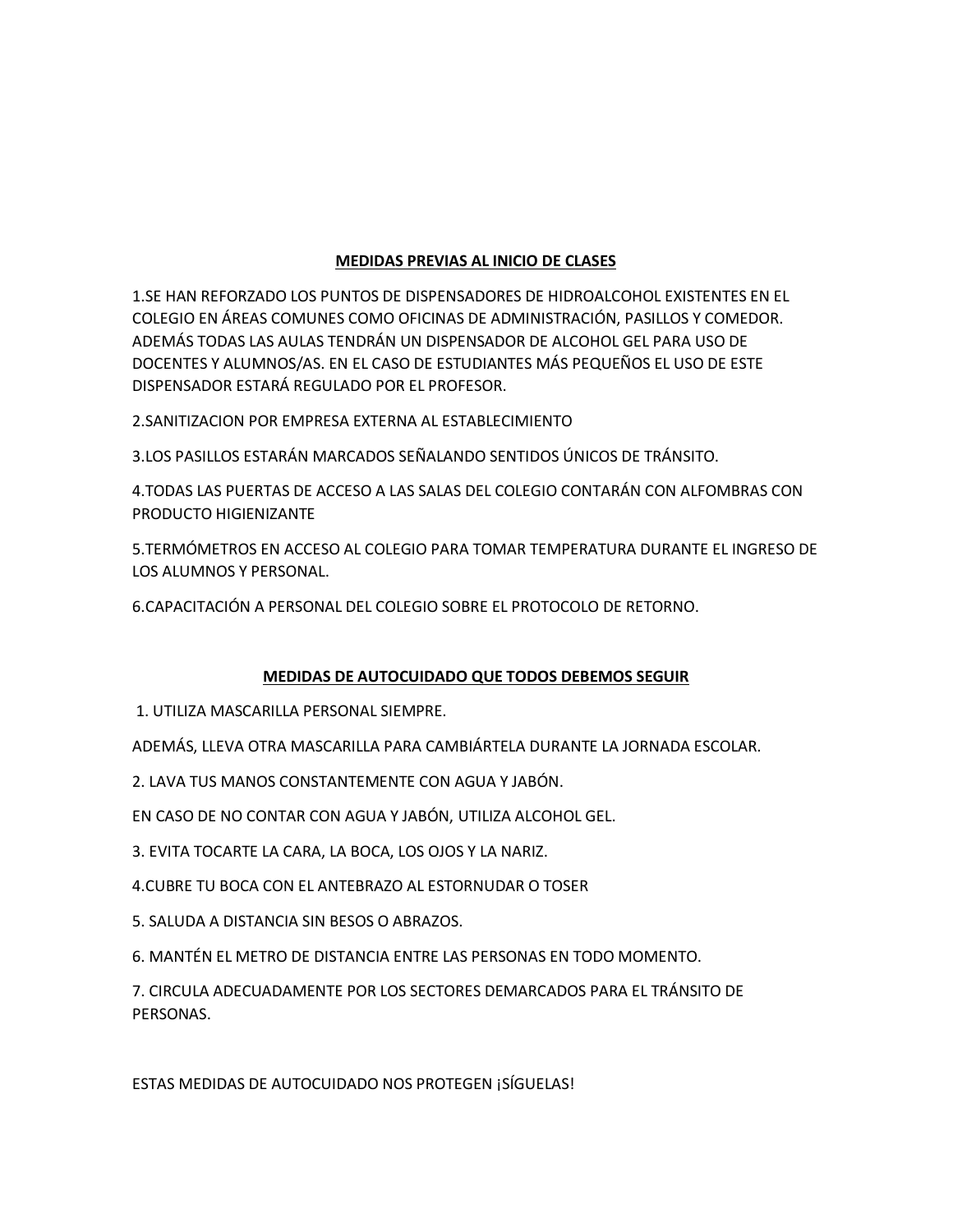## **PROTOCOLO DE FUNCIONAMIENTO GENERAL DEL COLEGIO**

1.TODAS LAS ÁREAS Y SECTORES DEL COLEGIO SERÁN LIMPIADAS Y DESINFECTADAS REGULARMENTE.

2.SE TOMARÁ DIARIAMENTE LA TEMPERATURA A TODOS LOS ESTUDIANTES Y PROFESORES AL INGRESO DEL COLEGIO Y DURANTE LA JORNADA. LA TEMPERATURA DEBE SER MENOR A 37,5 Cº PARA PERMITIR EL INGRESO.

3.DURANTE LOS RECREOS PROFESORES OBSERVARÁN QUE SE CUMPLAN LAS MEDIDAS DE DISTANCIAMIENTO SOCIAL Y DEPENDIENDO DE LA CANTIDAD DE ALUMNOS QUE ASISTAN A CLASES SE REALIZARÁN RECREOS DIFERIDOS

4. LOS ALUMNOS CUYAS FAMILIAS OPTEN POR NO ENVIARLOS AL COLEGIO, RECIBIRÁN ACOMPAÑAMIENTO ESCOLAR A DISTANCIA A PARTIR 4 DE AGOSTO. LAS CARACTERÍSTICAS DE ESTE ACOMPAÑAMIENTO SERÁN DETERMINADAS POR EL COLEGIO Y PODRÁN VARIAR DE ACUERDO CON EL NIVEL ESCOLAR.

5. HASTA NUEVO AVISO ESTARÁN SUSPENDIDAS TODAS LAS ACTIVIDADES EXTRA-ACADÉMICAS COMO TALLERES Y SALIDAS DIDÁCTICAS. ALGUNAS DE ESTAS ACTIVIDADES PODRÁN SER RETOMADAS OPORTUNAMENTE SIEMPRE QUE SE PUEDAN GARANTIZAR LA SEGURIDAD Y PROTECCIÓN DE TODOS LOS PARTICIPANTES. LAS CITACIONES DE APODERADOS, ASÍ COMO TODA REUNIÓN O CONSULTA CON INSTANCIAS ACADÉMICAS O ADMINISTRATIVAS DEL COLEGIO SE REALIZARÁN SÓLO EN FORMA VIRTUAL.

6. LAS FAMILIAS PODRÁN ACUDIR A LA SECRETARÍA DEL COLEGIO SOLAMENTE PARA TRÁMITES QUE DE NINGUNA FORMA SE PUEDEN REALIZAR EN FORMA TELEMÁTICA. EL COLEGIO REFORZARÁ LA ATENCIÓN TELEFÓNICA O VIA CORREO ELECTRONICO

7. SIEMPRE QUE SEA POSIBLE SE LIMITARÁ EL ACCESO AL COLEGIO DE PROVEEDORES Y PERSONAS AJENAS A LA COMUNIDAD EDUCATIVA DURANTE EL HORARIO ESCOLAR. CUANDO NO SEA POSIBLE A ESTAS PERSONAS SE LES HARÁ UNA TOMA DE TEMPERATURA EN EL ACCESO AL COLEGIO.

8. NO SE PERMITIRA EL RETIRO DE ALUMNOS DURANTE LA JORNADA ESCOLAR. SI TIENE MEDICO O REALIZAR ALGUN TRAMITE PERSONAL ESE DIA EL APODERADO NO DEBERA ENVIAR AL ALUMNO-A A CLASES.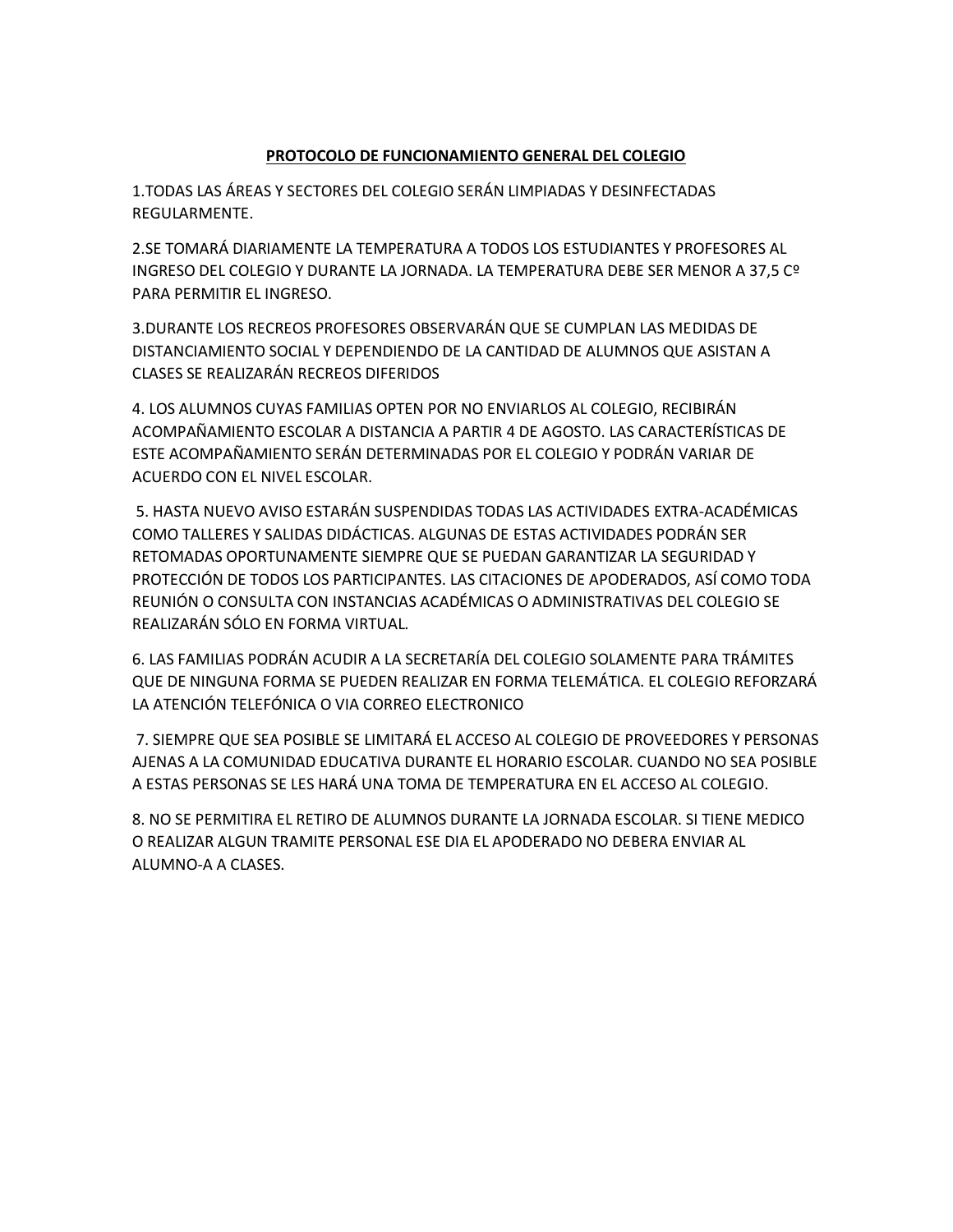## **ACCIONES ANTES DE SALIR DE CASA**

1. CADA FAMILIA TOMARÁ DIARIAMENTE LA TEMPERATURA A SUS HIJOS/AS Y EN CASO DE PRESENTAR SÍNTOMAS DE RESFRÍO, TEMPERATURA MAYOR O IGUAL A 37,5 Cº, DOLOR DE ESTÓMAGO, DOLOR DE GARGANTA O CUALQUIER OTRO ASOCIADO AL COVI-19, NO ENVIAR A SU HIJO/A AL COLEGIO E INFORMAR AL PROFESOR JEFE SOBRE LA SITUACIÓN.

2. CADA ESTUDIANTE DEBERÁ LLEVAR EN SU MOCHILA LO NECESARIO PARA EL DÍA DE CLASES Y UNA BOTELLA DE AGUA, LA CUAL DEBE ESTAR ROTULADA CON SU NOMBRE. NO LLEVAR NADA EXTRA QUE PUEDA SER FOCO DE CONTAGIO.

3. ESTARÁ PROHIBIDO LLEVAR JUGUETES, AURICULARES O CUALQUIER ELEMENTO QUE PUEDA ESTAR CONTAMINADO. EL CELULAR DEBERÁ UTILIZARSE SOLO EN CASO DE EMERGENCIA.

4. LOS ESTUDIANTES ASISTIRÁN AL COLEGIO CON UNIFORME OFICIAL. LOS DÍAS QUE TIENEN EDUCACIÓN FÍSICA ASISTIRÁN TODO EL DÍA CON EL UNIFORME DEPORTIVO DEL COLEGIO Y SE RETIRARÁN CON EL MISMO. HASTA NUEVO AVISO NO SE HARÁ USO DE LOS CAMARINES PARA CAMBIOS DE ROPA.

5. SI HA ESTADO CON ALGUNA PERSONA CON SINTOMATOLOGÍA ASOCIADA A COVID-19, NO PODRÁ INGRESAR AL COLEGIO Y DEBERÁ DAR AVISO AL ESTABLECIMIENTO, QUIEN INFORMARÁ AL CESFAM (TRAZABILIDAD). DEBERÁ REALIZAR CUARENTENA PREVENTIVA, COMO INDICA EL MINSAL.

6. SE SUGIERE QUE LOS ESTUDIANTES CON ENFERMEDADES PREEXISTENTE COMO: DIABETES, ASMA, ENFERMEDADES INMUNOLÓGICAS, SE ABSTENGAN DE ASISTIR A CLASES.

# **PROTOCOLO INGRESO AL COLEGIO**

1. ESPERAR FUERA DEL COLEGIO GUARDANDO LA DISTANCIA FÍSICA HASTA QUE SEA SU TURNO PARA EL CONTROL DE TEMPERATURA (37,5 ºC).

2. TODOS LOS MIEMBROS DE LA COMUNIDAD EDUCATIVA DEBERÁN USAR MASCARILLA. LOS ESTUDIANTES DEBERÁN TRAER MASCARILLA DE REPUESTO PARA RENOVARLA SI SE DETERIORA O CUANDO CONTENGA EXCESIVA HUMEDAD.

3. COMO MEDIDA DE PREVENCIÓN Y SEGURIDAD, ESTÁ PROHIBIDO EL INGRESO DE APODERADOS O CUALQUIER PERSONA AJENA AL COLEGIO.

4. LOS PROFESORES NO PODRÁN ATENDER REQUERIMIENTOS DE PADRES DE FAMILIA AL INICIO Y FIN DE LA JORNADA ESCOLAR. SI POR RAZONES DE FUERZA MAYOR ES NECESARIO TRASLADAR ALGUNA INFORMACIÓN DE IMPORTANCIA DEBERÁN HACERLO POR CORREO ELECTRÓNICO AL PROFESOR JEFE.

5. AL INGRESAR AL COLEGIO, LOS ALUMNOS DEBERAN DIRIGIRSE DE INMEDIATO A SU SALA DE CLASES DONDE SERAN RECIBIDOS POR SUS PROFESORES.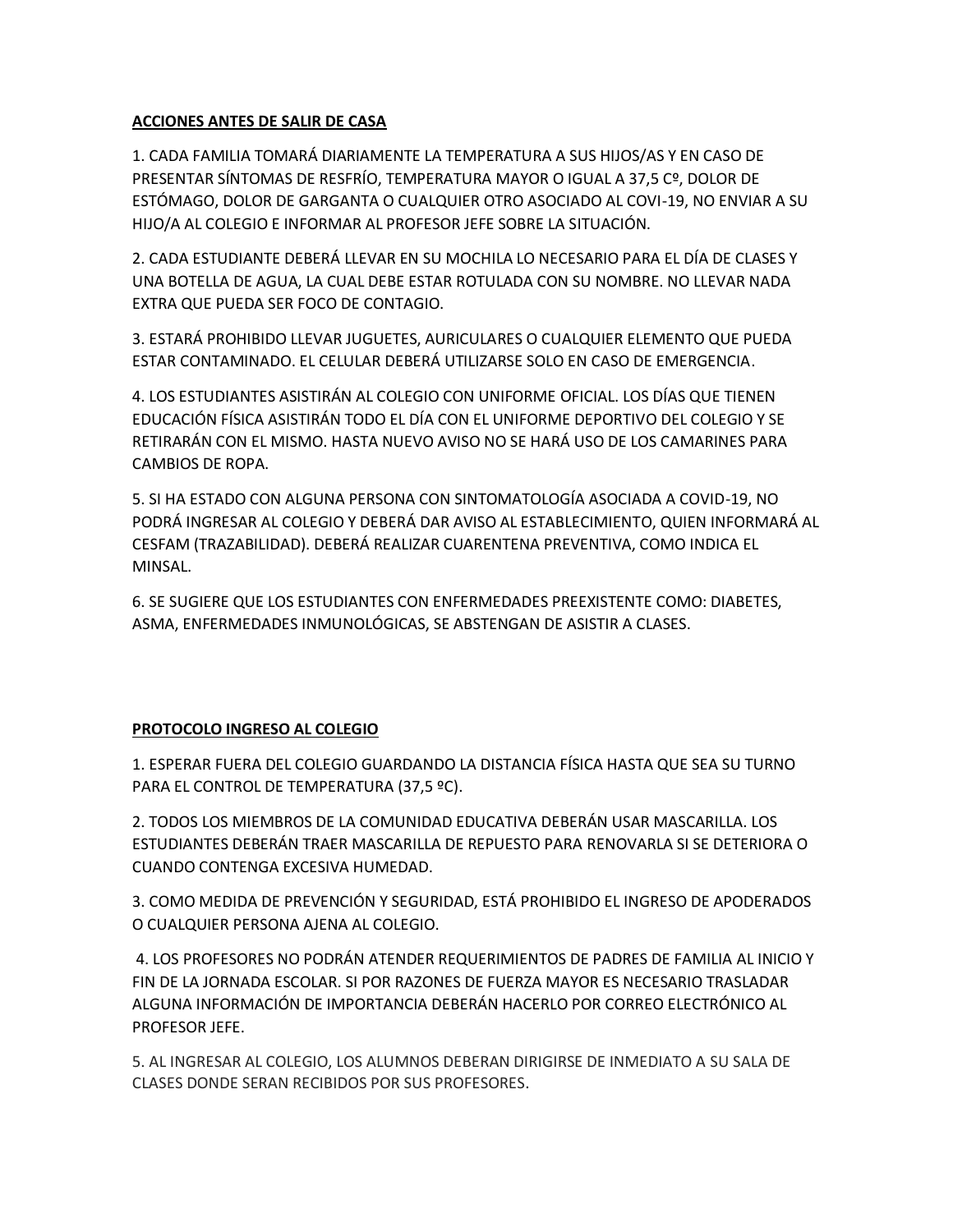# 6.RESPETAR EL HORARIO DE INGRESO Y SALIDA ESTABLECIDOS PARA LOS DISTINTO CURSOS:

| <b>CURSO</b>           | <b>ENTRADA</b>   | <b>SALIDA</b>  |
|------------------------|------------------|----------------|
| PREBASICA              | DE 13.45 A 14.00 | 17.05          |
| 1 Y 2 BASICO           | DE 13.45 A 14.00 | 17.05          |
| 3 Y 4 BASICO           | DE 13.45 A 14.00 | 17.05          |
| 5,6 Y 7 BASICO         | DE 13.45 A 14.00 | 17.10          |
| 8 BASICO               | DE 8.40 A 9.00   | 12.00          |
| 1 MEDIO A<br>1 MEDIO B | DE 8.40 A 9.00   | 12.00          |
| 2 MEDIO A<br>2 MEDIO B | DE 8.40 A 9.00   | 12.00<br>12.10 |
| 3 MEDIO A<br>3 MEDIO B | DE 8.40 A 9.00   | 12.10          |
| 4 MEDIO A<br>4 MEDIO B | DE 8.40 A 9.00   | 12.10          |

# LAS CLASES COMENZARAN PUNTUALMENTE A LAS 9.00 Y 14.05 SEGÚN JORNADA

6. LOS HERMANOS QUE TENGAN DISTINTO HORARIO, DEBERAN INGRESAR EN EL HORARIO MAS TEMPRANO Y SALIR EN LA HORA DE SALIDA MAS TARDE.

7. POR RAZONES DE SEGURIDAD SE LES PIDE ENCARECIDAMENTE SER PUNTUALES Y RESPETAR LOS HORARIOS ESTABLECIDOS.

8. TRANSITAR DE MANERA FLUIDA EN LAS VÍAS DE ACCESO.

9. SALUDAR A DISTANCIA SIN CONTACTO FÍSICO.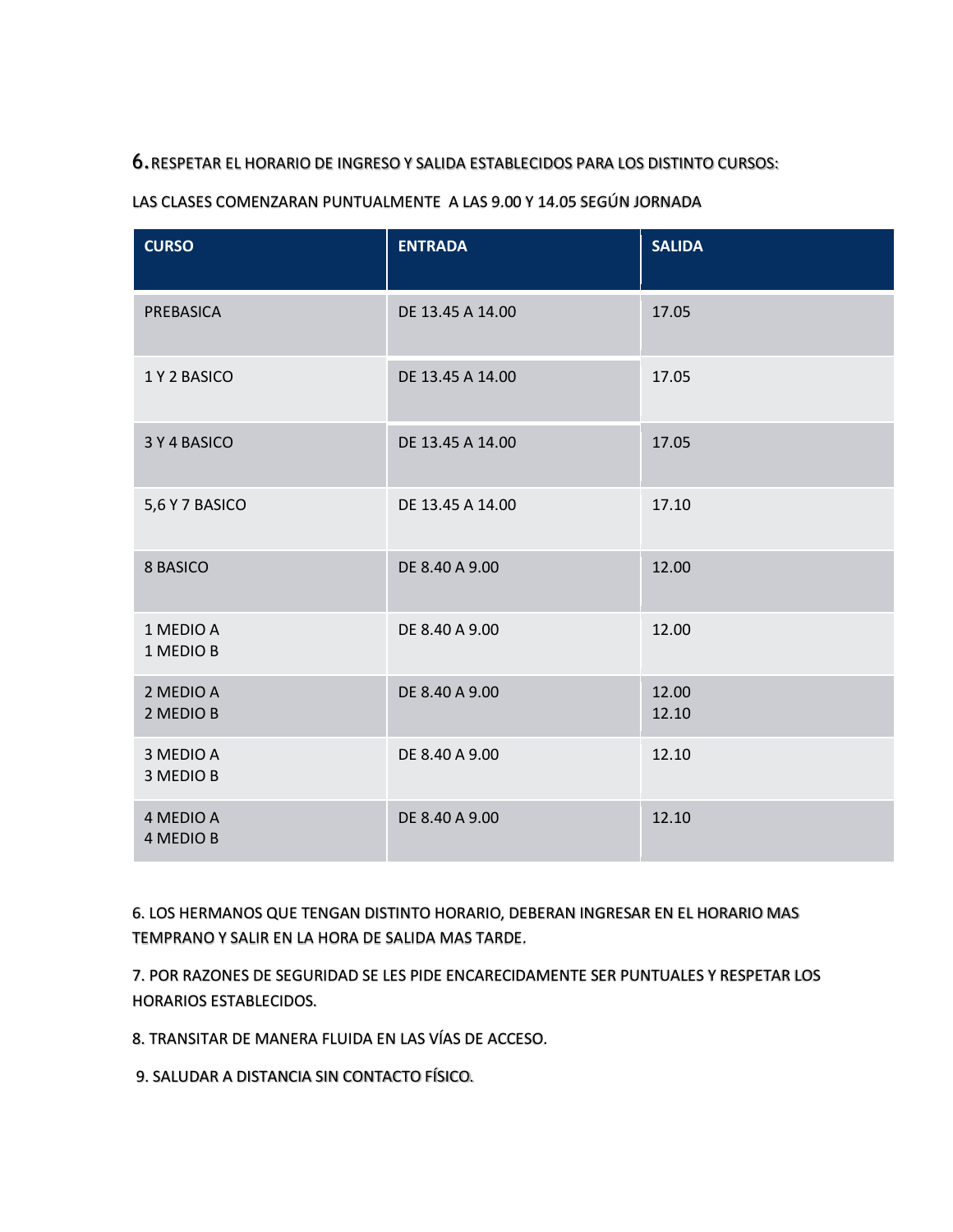10. PROFESORES EN CADA CURSO PROCURARÁN QUE EL INGRESO A SALAS DE CLASES SE REALIZASEN GUARDANDO LA DISTANCIA FÍSICA ADECUADA.

# **PROTOCOLO EN LA SALA DE CLASES**

LOS PROFESORES INFORMARÁN EL PRIMER DÍA DE CLASES LAS MEDIDAS DE SEGURIDAD Y PREVENCIÓN. PONDRÁN FOCO EN LA RESPONSABILIDAD INDIVIDUAL Y EL AUTOCUIDADO. ADEMÁS, MOTIVARÁN A LOS ALUMNOS PARA QUE CUMPLAN LAS NORMAS DE HIGIENE Y CONVIVENCIA. PERIÓDICAMENTE DEBERÁN RECORDAR A LOS ALUMNOS LOS PROTOCOLOS DE SEGURIDAD QUE LES AFECTEN.

1.SE MANTENDRÁN ABIERTAS PUERTAS Y VENTANAS DE FORMA PERMANENTE Y SE ASEGURARÁ UNA VENTILACIÓN CRUZADA ADECUADA DE LOS ESPACIOS CERRADOS DONDE SE REALICEN ACTIVIDADES ESCOLARES. PARA PRODUCIR CORRIENTE.

2. LAS MESAS MANTENDRÁN LA DISTANCIA ESTABLECIDA POR LA AUTORIDAD SANITARIA, PARA PROCURAR LA DISTANCIA FÍSICA DE UN METRO ENTRE LOS ESTUDIANTES.

3. EL INGRESO A LA SALA SERÁ DE UN ESTUDIANTE A LA VEZ.

4.CADA ESTUDIANTE TENDRÁ UN LUGAR FIJO DE UBICACIÓN EN LA SALA QUE DEBE RESPETAR TODOS LOS DÍAS.

5. TODOS LOS ESTUDIANTES A SU INGRESO DEBEN HACERLO CON MASCARILLA Y LAS MANOS LIMPIAS. DEBEN UTILIZAR ALCOHOL GEL ANTES DE INGRESAR

6. NO SE PERMITIRÁ JUNTAR LAS MESAS PARA TRABAJOS GRUPALES. NI PRESTARSE LOS ÚTILES ESCOLARES.

7. ESTARÁN PROHIBIDOS LOS DESPLAZAMIENTOS DENTRO DE LA SALA DE CLASES Y SE INCORPORARÁN OPORTUNAMENTE PAUSAS ACTIVAS.

8. LA SALIDA DE LAS AULAS SERÁ DE ATRÁS HACIA ADELANTE O VICEVERSA, ESTO SEGÚN LA UBICACIÓN DE LA PUERTA DE LA SALA. ES IMPORTANTE QUE LOS ESTUDIANTES NO TOQUEN LOS BANCOS DE OTROS COMPAÑEROS.

9. TODOS LOS ESTUDIANTES DEBERÁN SALIR A RECREO, CADA PROFESOR PROCURARÁ QUE ESTO SE CUMPLA.

## **PROTOCOLO BAÑOS**

1. EN TODAS LAS PUERTAS DE LOS BAÑOS, PERSONAL DEL COLEGIO REALIZARÁ TURNOS DE FORMA PERMANENTE, PARA RESGUARDAR EL CUIDADO DE LOS ESTUDIANTES Y CUMPLIR CON EL AFORO.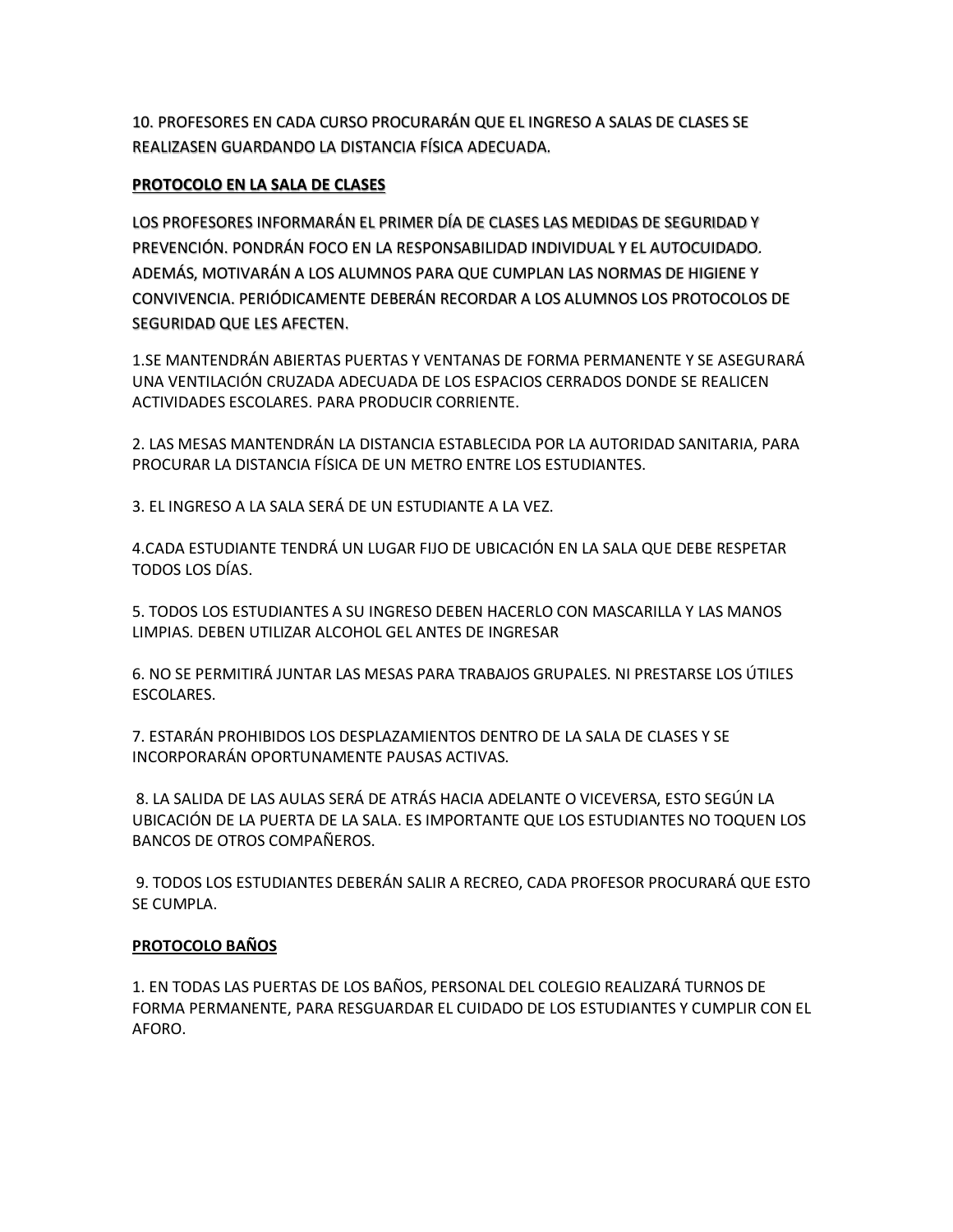2. EL ACCESO A LOS BAÑOS DEL COLEGIO ESTARÁ LIMITADO AL 50% DE SU CAPACIDAD CONSIDERANDO LOS SANITARIOS DISPONIBLES. CADA BAÑO TENDRÁ UNA SEÑALÉTICA INDICANDO EL AFORO.

3. SE REFORZARÁN DURANTE LA JORNADA ESCOLAR LOS MOMENTOS DE ASEO Y DESINFECCIÓN DE LOS BAÑOS DEL COLEGIO.

4. SE VERIFICARÁ CONSTANTEMENTE LA EXISTENCIA DE JABÓN Y PAPEL HIGIENICO

5. HABRÁ SEÑALÉTICA QUE INDIQUE EL LAVADO DE MANOS DE UN MODO PROLIJO DE AL MENOS 20 SEGUNDOS

#### **PROTOCOLO DURANTE LOS RECREOS**

1.CADA JORNADA TENDRÁ UNA MODALIDAD PARTICULAR PARA LOS RECREOS.

2. TODOS LOS ESTUDIANTES DEBEN SALIR A RECREO, YA QUE ESTE MOMENTO PERMITE UNA MEJOR VENTILACIÓN DE LAS AULAS.

3. ESTÁ PROHIBIDO REALIZAR JUEGOS GRUPALES QUE IMPLIQUEN CONTACTO FÍSICO O INTERCAMBIO DE OBJETOS.

4. LOS JUEGOS DEL ÁREA DE EDUCACIÓN PREESCOLAR POR EL MOMENTO ESTARÁN CLAUSURADOS.

6. PERSONAL DEL COLEGIO REALIZARÁ TURNOS DE PATIO PARA RESGUARDAR LA SEGURIDAD DE LOS ESTUDIANTES Y SUPERVISAR QUE SE CUMPLAN LAS MEDIDAS DE PREVENCIÓN Y AUTOCUIDADO.

7. PARA INGRESAR A CLASES, LOS ESTUDIANTES DEBERÁN LAVARSE LAS MANOS CON JABÓN O APLICAR ALCOHOL GEL.

#### **PROTOCOLO DE PRIMEROS AUXILIOS**

1. CUANDO UN ALUMNO PRESENTA TEMPERATURA SOBRE 37,5º C EN CONTROLES PREVENTIVOS SE PROCEDERÁ DE LA SIGUIENTE FORMA:

A. SE LLEVARÁ A UN ESPACIO AISLADO.

B. EN LA SALA DE AISLAMIENTO SE LE CONTROLARÁ NUEVAMENTE LA TEMPERATURA POR PARTE DE LA PERSONA DE ENCARGADA DE PRIMEROS AUXILIOS.

C. PERMANECERÁ A CARGO DE UN PROFESOR QUIEN CONTARÁ CON TODAS LAS MEDIDAS DE PROTECCIÓN (TRAJE AISLANTE, MASCARILLA, MASCARÁ FACIAL).

D. SE NOTIFICARÁ AL APODERADO PARA QUE EFECTUÉ EL RETIRO INMEDIATO DEL ALUMNO.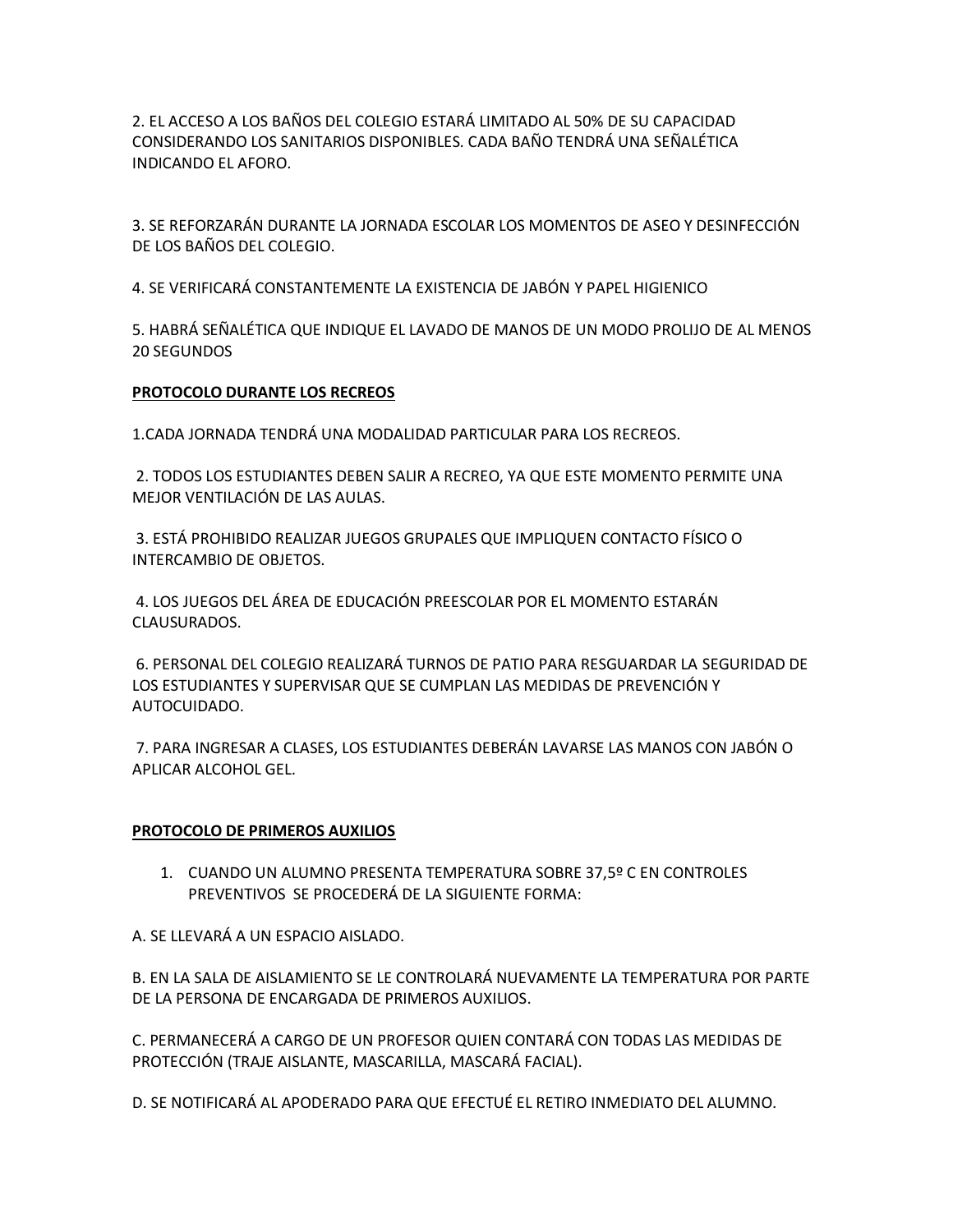E. CUANDO EL ALUMNO SEA RETIRADO, SE REALIZARÁ SANITIZACIÓN DE LA SALA DE AISLAMIENTO.

F. AL FINALIZAR LA JORNADA ESCOLAR SE LLAMARÁ AL APODERADO DEL ALUMNO RETIRADO PARA SABER CÓMO HA SIDO LA EVALUACIÓN EN CASA Y SI REQUIRIÓ DE ATENCIÓN MÉDICA.

H. EN CASO DE QUE SE NOS INFORME QUE ES UN CASO DE SOSPECHA O QUE EXISTE DIAGNÓSTICO DE CONFIRMACIÓN POR PCR SE ACTUARÁ DE ACUERDO AL PROTOCOLO DE ACTUACIÓN ANTE CASOS CONFIRMADOS DE COVID 19 EN ESTABLECIMIENTOS EDUCACIONALES DISPUESTOS POR EL MINISTERIO DE SALUD.

2. FUNCIONARIO QUE PRESENTA TEMPERATURA SOBRE 37,5º C EN CONTROLES PREVENTIVOS DEBERÁ SE PROCEDERÁ DE LA SIGUIENTE FORMA:

A. ACUDIR AL ÁREA DE AISLAMIENTO.

B. SE LE CONTROLARÁ NUEVAMENTE LA TEMPERATURA.

C. SE REALIZARÁ UNA ENCUESTA PARA EVALUAR OTROS SÍNTOMAS O CONTACTO CON ALGUIEN QUE HAYA PRESENTADO SÍNTOMAS.

D. DE CONFIRMARSE LOS SÍNTOMAS SERÁ DERIVADO PARA EVALUACIÓN MÉDICA O TOMA DE PCR POR PARTE DEL CONVENIO DE ATENCIÓN

3. DE PRESENTARSE CASOS CONFIRMADOS DE COVID19 ENTRE MIEMBROS DE LA COMUNIDAD EDUCATIVA SE PROCEDERÁ COMO INDICA EL PROTOCOLO DE ACCIÓN ESTABLECIDO POR EL MINISTERIO DE SALUD.

[HTTPS://SIGAMOSAPRENDIENDO.MINEDUC.CL/PROTOCOLOS-Y-MEDIDAS-SANITARIAS/](https://sigamosaprendiendo.mineduc.cl/protocolos-y-medidas-sanitarias/)

## **PROTOCOLO PARA LAS CLASES DE ED. FÍSICA**

1. LAS CLASES SERÁN REALIZADAS AL AIRE LIBRE, RESPETANDO LA DISTANCIA FÍSICA.

2. NO SE UTILIZARÁN IMPLEMENTOS DEPORTIVOS A TRAVÉS DE LOS QUE EL VIRUS PUEDA PROPAGARSE.

3. LAS BOTELLAS DE AGUA SON DE USO PERSONAL Y NO PUEDEN COMPARTIRSE.

4. NO SE REALIZARÁN DEPORTES QUE INVOLUCREN CONTACTO FÍSICO.

5.NO ESTÁ PERMITIDO EL USO DE CAMARINES.

6. EL DÍA EN QUE LOS ESTUDIANTES TENGAN ED. FÍSICA, VENDRÁN CON EL UNIFORME DEPORTIVO DESDE SUS CASAS Y PERMANECERÁN CON ÉL TODO DÍA.